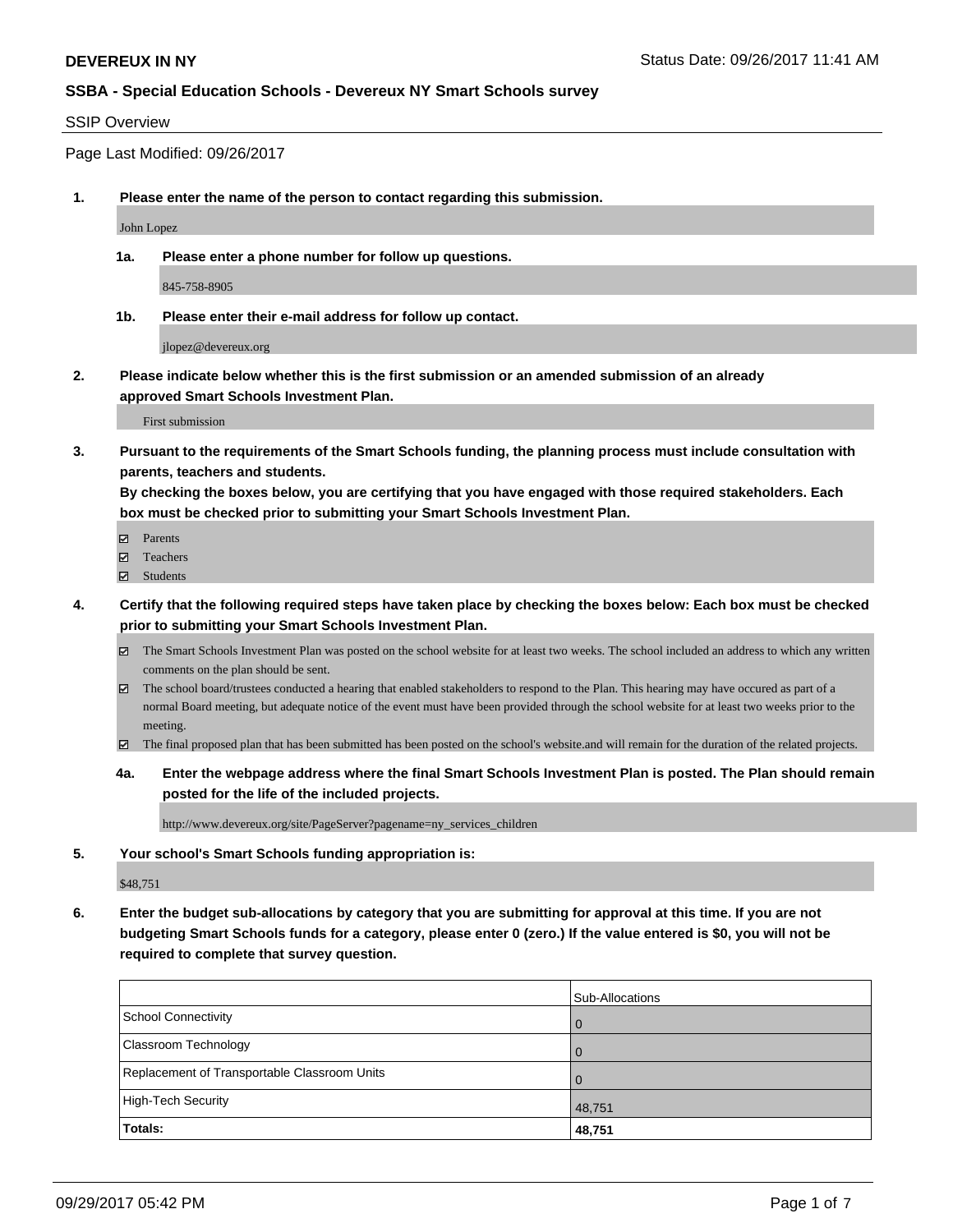#### School Connectivity

Page Last Modified: 09/26/2017

**1. Describe how you intend to use Smart Schools funds for high-speed broadband and/or wireless connectivity projects in school buildings.**

N/A

**2. Describe how the school plans to use digital connectivity and technology to improve teaching and learning.**

N/A

**3. Does your School Connectivity project require new construction or substantially altered space and result in capitalized cost in excess of \$100,000?**

No

**4. If you are submitting an allocation for School Connectivity complete this table. Note that the calculated Total at the bottom of the table must equal the Total allocation for this category that you entered in the SSIP Overview overall budget.** 

|                                            | Sub-Allocation |
|--------------------------------------------|----------------|
| Network/Access Costs                       | (No Response)  |
| Outside Plant Costs                        | (No Response)  |
| School Internal Connections and Components | (No Response)  |
| Professional Services                      | (No Response)  |
| Testing                                    | (No Response)  |
| <b>Other Upfront Costs</b>                 | (No Response)  |
| <b>Other Costs</b>                         | (No Response)  |
| Totals:                                    | 0              |

**5. Please detail the type, quantity, per unit cost and total cost of the eligible items under each sub-category. This is especially important for any expenditures listed under the "Other" category. All expenditures must be eligible for tax-exempt financing to be reimbursed with Smart Schools funds. Sufficient detail must be provided so that we can verify this is the case. If you have any questions, please contact us directly through smartschools@nysed.gov. Add rows under each sub-category for additional items, as needed.**

| Select the allowable expenditure | Item to be purchased | Quantity      | Cost per Item | <b>Total Cost</b> |
|----------------------------------|----------------------|---------------|---------------|-------------------|
| type.                            |                      |               |               |                   |
| Repeat to add another item under |                      |               |               |                   |
| each type.                       |                      |               |               |                   |
| (No Response)                    | (No Response)        | (No Response) | (No Response) | (No Response)     |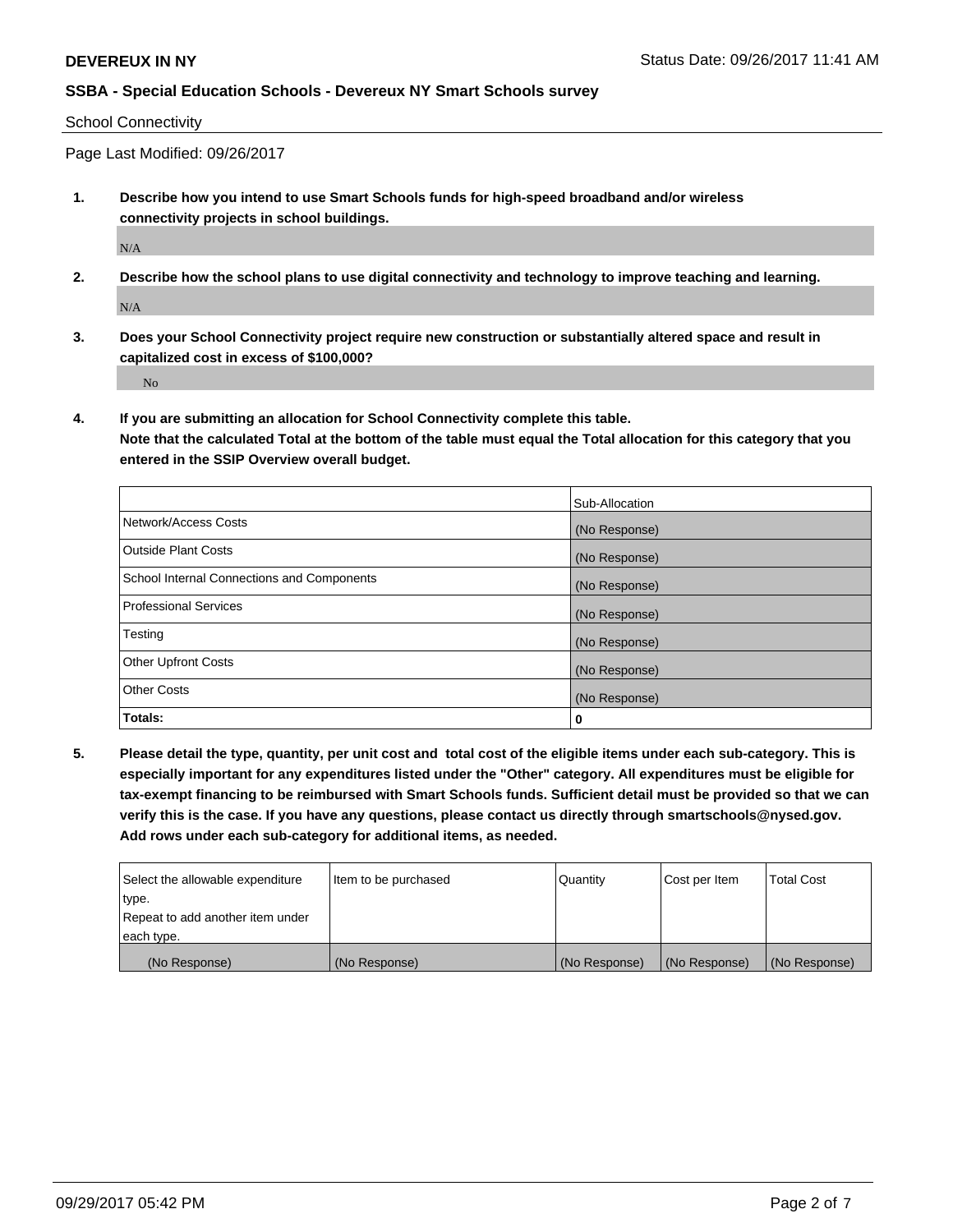Classroom Learning Technology Equipment (Devices)

Page Last Modified: 09/26/2017

- **1. Describe the devices you intend to purchase and their compatibility with existing or planned platforms or systems.** N/A
- **2. Describe how the proposed technology purchases will improve teaching and learning inside or outside of the classroom.**

N/A

**3. To ensure the sustainability of technology purchases made with Smart Schools funds, schools must have a plan to maintain and support technology purchases reimbursed with Smart Schools funds. This sustainability plan should support recurring costs of use that are ineligible for Smart Schools funding such as device maintenance, technical support, Internet and wireless fees, maintenance of hotspots, staff professional development, building maintenance and the replacement of incidental items.**

By checking this box, you certify that the school has a sustainability plan as described above.

**4. Schools must ensure that devices purchased with Smart Schools funds will be distributed, prepared for use, maintained and supported appropriately. Schools must maintain detailed device inventories in accordance with generally accepted accounting principles.**

By checking this box, you certify that the school has a distribution and inventory management plan and system in place.

- **5. Schools must contact the SUNY/CUNY teacher preparation program that supplies the largest number of the its new teachers to request advice on innovative uses and best practices at the intersection of pedagogy and educational technology.**
	- $\Box$  By checking this box, you certify that you have contacted the SUNY/CUNY teacher preparation program that supplies the largest number of your new teachers to request advice on these issues.
	- **5a. Please enter the name of the SUNY or CUNY Institution that you contacted.**

(No Response)

**5b. Enter the primary Institution phone number.**

(No Response)

**5c. Enter the name of the contact person with whom you consulted and/or will be collaborating with on innovative uses of technology and best practices.**

(No Response)

**6. If you are submitting an allocation for Classroom Educational Technology, complete this table. Note that the calculated Total at the bottom of the table must equal the Total allocation for this category that you entered in the SSIP Overview overall budget.**

|                          | Sub-Allocation |
|--------------------------|----------------|
| Interactive Whiteboards  | (No Response)  |
| Computer Servers         | (No Response)  |
| <b>Desktop Computers</b> | (No Response)  |
| <b>Laptop Computers</b>  | (No Response)  |
| <b>Tablet Computers</b>  | (No Response)  |
| <b>Other Costs</b>       | (No Response)  |
| Totals:                  | 0              |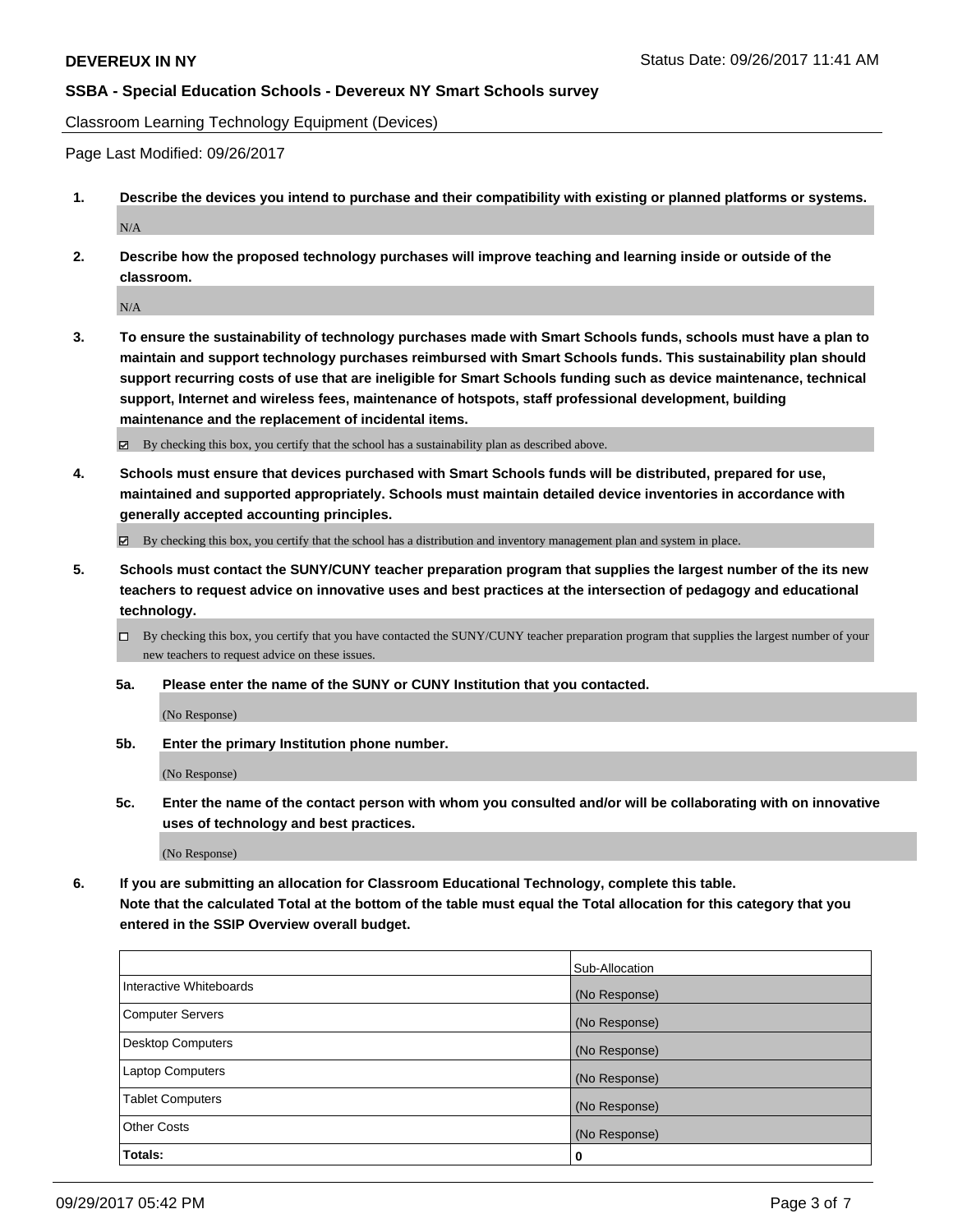Classroom Learning Technology Equipment (Devices)

Page Last Modified: 09/26/2017

**7. Please detail the type, quantity, per unit cost and total cost of the eligible items under each sub-category. This is especially important for any expenditures listed under the "Other" category. All expenditures must be capital bond eligible to be reimbursed with Smart Schools funds. If you have any questions, please contact us directly through smartschools@nysed.gov.**

**Add rows under each sub-category for additional items, as needed.**

| Select the allowable expenditure | Item to be purchased | <b>Quantity</b> | Cost per Item | <b>Total Cost</b> |
|----------------------------------|----------------------|-----------------|---------------|-------------------|
| type.                            |                      |                 |               |                   |
| Repeat to add another item under |                      |                 |               |                   |
| each type.                       |                      |                 |               |                   |
| (No Response)                    | (No Response)        | (No Response)   | (No Response) | (No Response)     |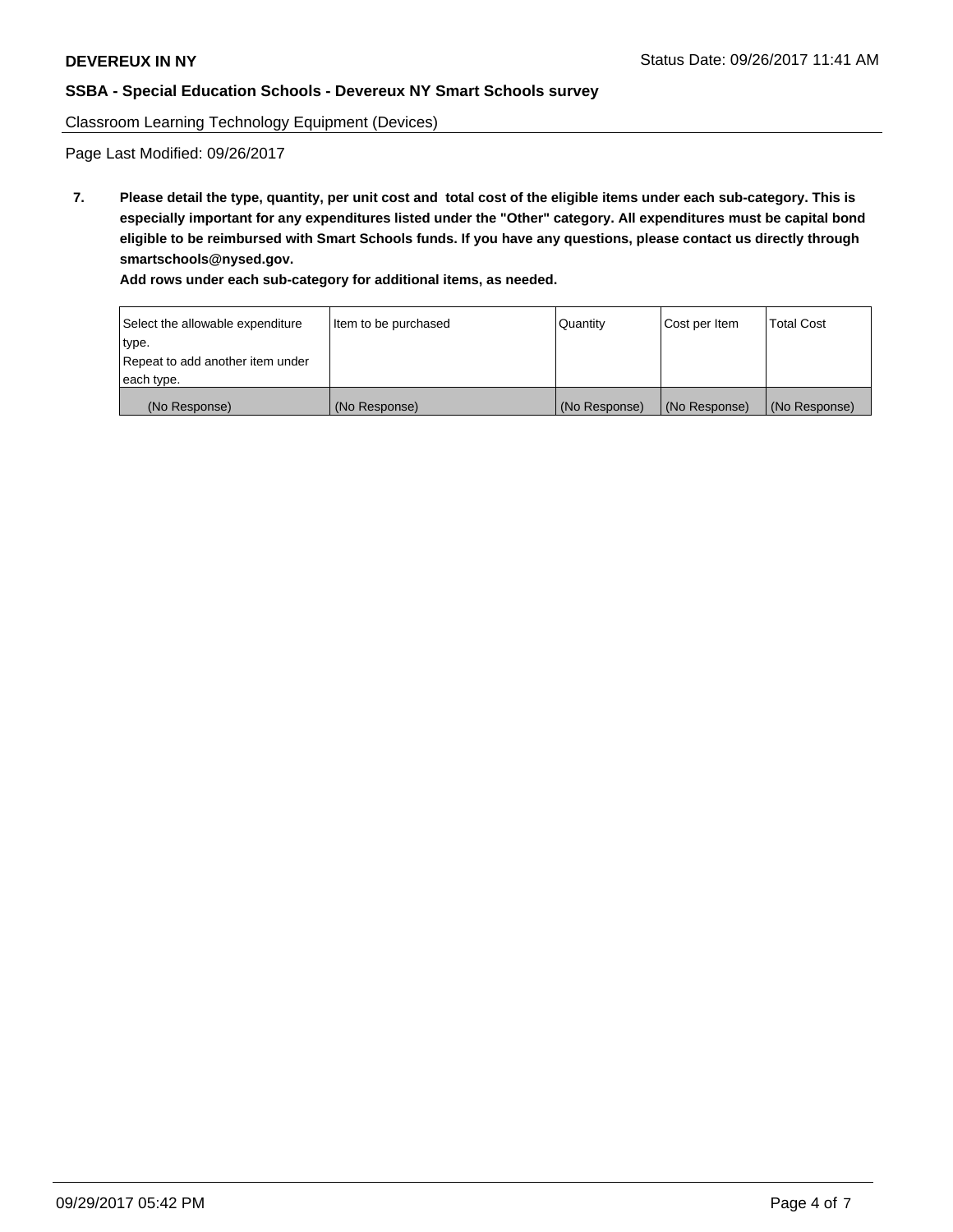Replace/Modernize Transportable Classrooms

Page Last Modified: 09/26/2017

**1. Describe the school's plan to construct, enhance or modernize education facilities to provide high-quality instructional space by replacing transportable classrooms.**

N/A

**2. Does your Classroom Trailer project require new construction or substantially altered space and result in capitalized cost in excess of \$100,000?**

(No Response)

**3. If you have made an allocation for Replace Transportable Classrooms, complete this table. Note that the calculated Total at the bottom of the table must equal the Total allocation for this category that you entered in the SSIP Overview overall budget.**

|                                                | Sub-Allocation |
|------------------------------------------------|----------------|
| Construct New Instructional Space              | (No Response)  |
| Enhance/Modernize Existing Instructional Space | (No Response)  |
| Other Costs                                    | (No Response)  |
| Totals:                                        | 0              |

**4. Please detail the type, quantity, per unit cost and total cost of the eligible items under each sub-category. This is especially important for any expenditures listed under the "Other" category. All expenditures must be capital bond eligible to be reimbursed with Smart Schools funds. If you have any questions, please contact us directly through smartschools@nysed.gov.**

**Add rows under each sub-category for additional items, as needed.**

| Select the allowable expenditure | Item to be purchased | Quantity      | Cost per Item | <b>Total Cost</b> |
|----------------------------------|----------------------|---------------|---------------|-------------------|
| type.                            |                      |               |               |                   |
| Repeat to add another item under |                      |               |               |                   |
| each type.                       |                      |               |               |                   |
| (No Response)                    | (No Response)        | (No Response) | (No Response) | (No Response)     |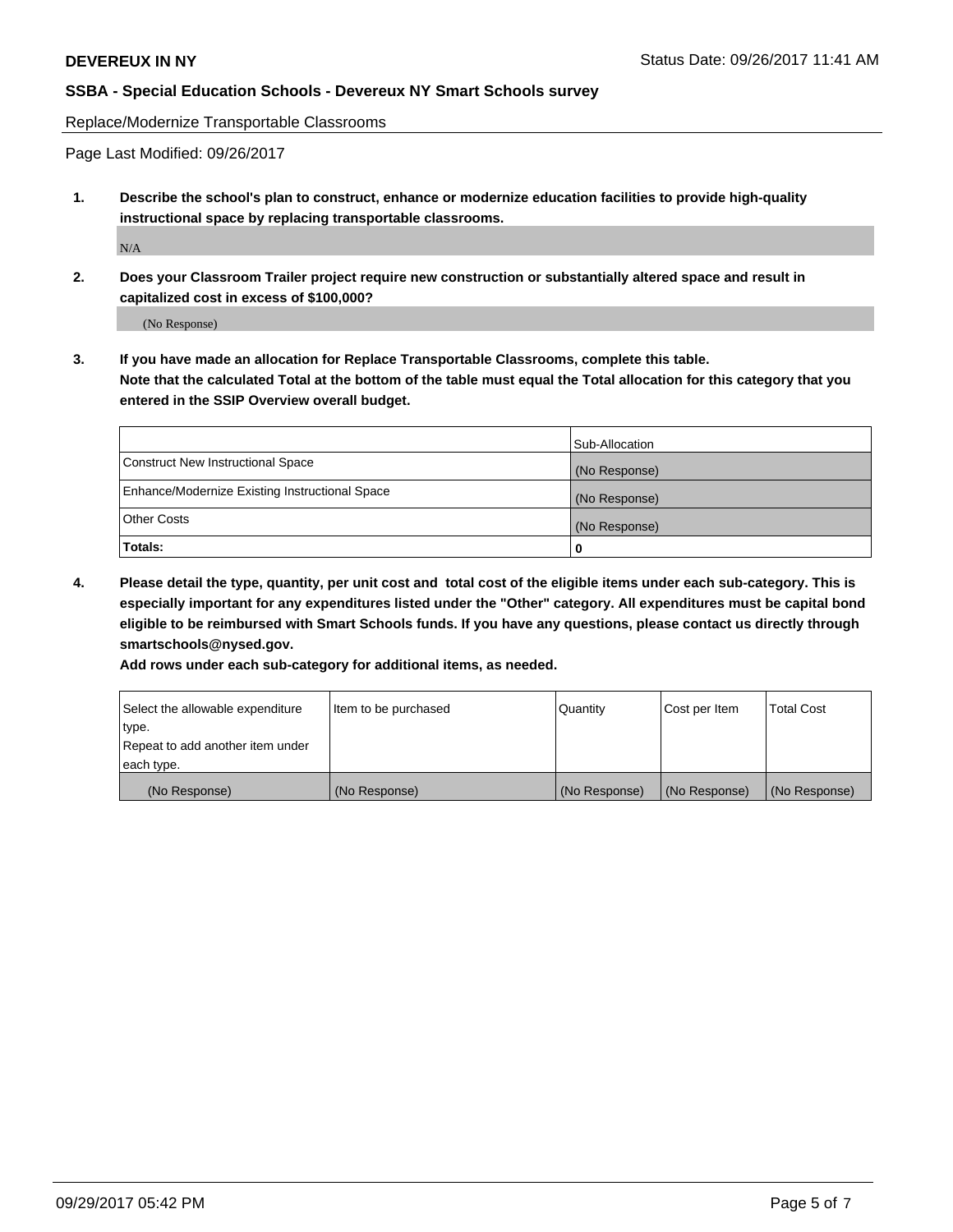#### High-Tech Security Features

#### Page Last Modified: 09/26/2017

# **1. Describe how you intend to use Smart Schools funds to install high-tech security features in school buildings and on school campuses.**

The Devereux Red Hook School residential campus intends to utilize its Smart Schools allocation to improve overall school campus security by installing an access control system to its main entryways throughout school campus buildings. This will entail the installation and updating of entryway doors and hardware to integrate with an access control system across campus. This system would provide staff with an access card to buildings/areas relevant to their job role. It would also provide Devereux with a system to manage access for its employees remotely as roles and access needs change. We also plan to include the installation of a video intercom system to allow for monitoring and granting entry to visitors remotely for our campus programs. The Red Hook Campus currently uses a lock and key system and a Devereux employee needs to manually grant access to visitors. In a security or emergency situation this would place the employee at risk being in proximity to potential intruders. By installing these upgrades Devereux will increase security to its residential school campus, improve staff access to buildings as well as eliminate risks posed by lost, misplaced or non-returned keys when an employee leaves the agency.

# **2. Does your High-Tech Security project require new construction or substantially altered space and result in capitalized cost in excess of \$100,000?**

No

**3. If you have made an allocation for High-Tech Security Features, complete this table. Note that the calculated Total at the bottom of the table must equal the Total allocation for this category that you entered in the SSIP Overview overall budget.**

|                                   | Sub-Allocation |
|-----------------------------------|----------------|
| <b>Electronic Security System</b> | $\Omega$       |
| <b>Entry Control System</b>       | 48,751         |
| Approved Door Hardening Project   | $\Omega$       |
| <b>Other Costs</b>                | $\Omega$       |
| Totals:                           | 48,751         |

**4. Please detail the type, quantity, per unit cost and total cost of the eligible items under each sub-category. This is especially important for any expenditures listed under the "Other" category. All expenditures must be capital bond eligible to be reimbursed with Smart Schools funds. If you have any questions, please contact us directly through smartschools@nysed.gov.**

**Add rows under each sub-category for additional items, as needed.**